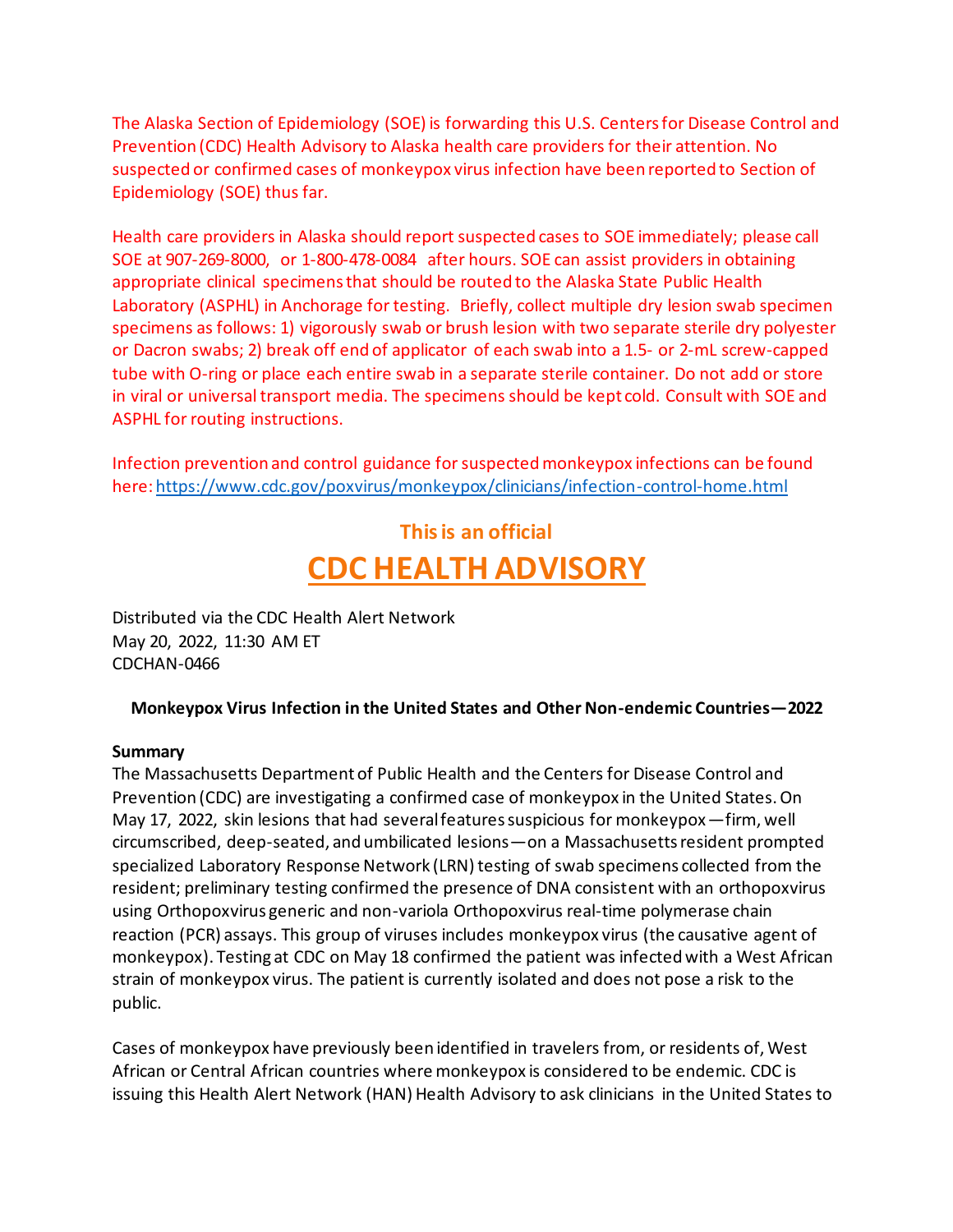be vigilant to the characteristic rash associated with monkeypox. Suspicion for monkeypox should be heightened if the rash occurs in people who 1) traveled to countries with recently confirmed cases of monkeypox, 2) report having had contact with a person or people who have a similar appearing rash or received a diagnosis of confirmed or suspected monkeypox, or 3) is a man who regularly has close or intimate in-person contact with other men, including those met through an online website, digital application ("app"), or at a bar or party. Lesions may be disseminated or located on the genital or perianal area alone. Some patients may present with proctitis, and their illness could be clinically confused with a sexually transmitted infection (STI) like syphilis or herpes, or with varicella zoster virus infection.

## **Background**

Since May 14, 2022, clusters of monkeypox cases, have been reported in several countries that don't normally have monkeypox. Although previous cases outside of Africa have been associated with travel from Nigeria, most of the recent cases do not have direct travelassociated exposure risks. The United Kingdom Health Security Agency (UKHSA) was the first to announce on May 7, 2022, identification of a recent U.K. case that occurred in a traveler returning from Nigeria. On May 14, 2022, UKHSA announced an unrelated cluster of monkeypox cases in two people living in the same household who have no history of recent travel. On May 16, 2022, UKHSA announced a third temporally clustered group of cases involving four people who self-identify as gay, bisexual, or men who have sex with men (MSM), none of whom have links to the three previously diagnosed patients. Some evidence suggests that cases among MSM may be epidemiologically linked; the patients in this cluster were identified at sexual health clinics. This is an evolving investigation and public health authorities hope to learn more about routes of exposure in the coming days.

[Monkeypox](https://gcc02.safelinks.protection.outlook.com/?url=https%3A%2F%2Fwww.cdc.gov%2Fpoxvirus%2Fmonkeypox%2F&data=05%7C01%7Celizabeth.manning%40alaska.gov%7Ccdd0b649cbb04db21e2408da3a824f64%7C20030bf67ad942f7927359ea83fcfa38%7C0%7C0%7C637886628592192311%7CUnknown%7CTWFpbGZsb3d8eyJWIjoiMC4wLjAwMDAiLCJQIjoiV2luMzIiLCJBTiI6Ik1haWwiLCJXVCI6Mn0%3D%7C3000%7C%7C%7C&sdata=xY5K25gIehsZGD6Bt%2FX0uwCeDi%2BnB8gFb7VhLROPdHU%3D&reserved=0) is a zoonotic infection endemic to several Central and West African countries. The wild animal reservoir is unknown. Before May 2022, cases outside of Africa were reported either among people with recent travel to Nigeria or contact with a person with a confirmed monkeypox virus infection. However, in May 2022, nine patients were confirmed with monkeypox in England; six were among persons without a history of travel to Africa and the source of these infections is unknown.

Monkeypox disease symptoms always involve the characteristic rash, regardless of whether there is disseminated rash. Historically, the rash has been preceded by a prodrome including fever, lymphadenopathy, and often other non-specific symptoms such as malaise, headache, and muscle aches. In the most recent reported cases, prodromal symptoms may not have always occurred; some recent cases have begun with characteristic, monkeypox-like lesions in the genital and perianal region, in the absence of subjective fever and other prodromal symptoms. For this reason, cases may be confused with more commonly seen infections (e.g., syphilis, chancroid, herpes, and varicella zoster). The average incubation period for symptom onset is 5–13 days.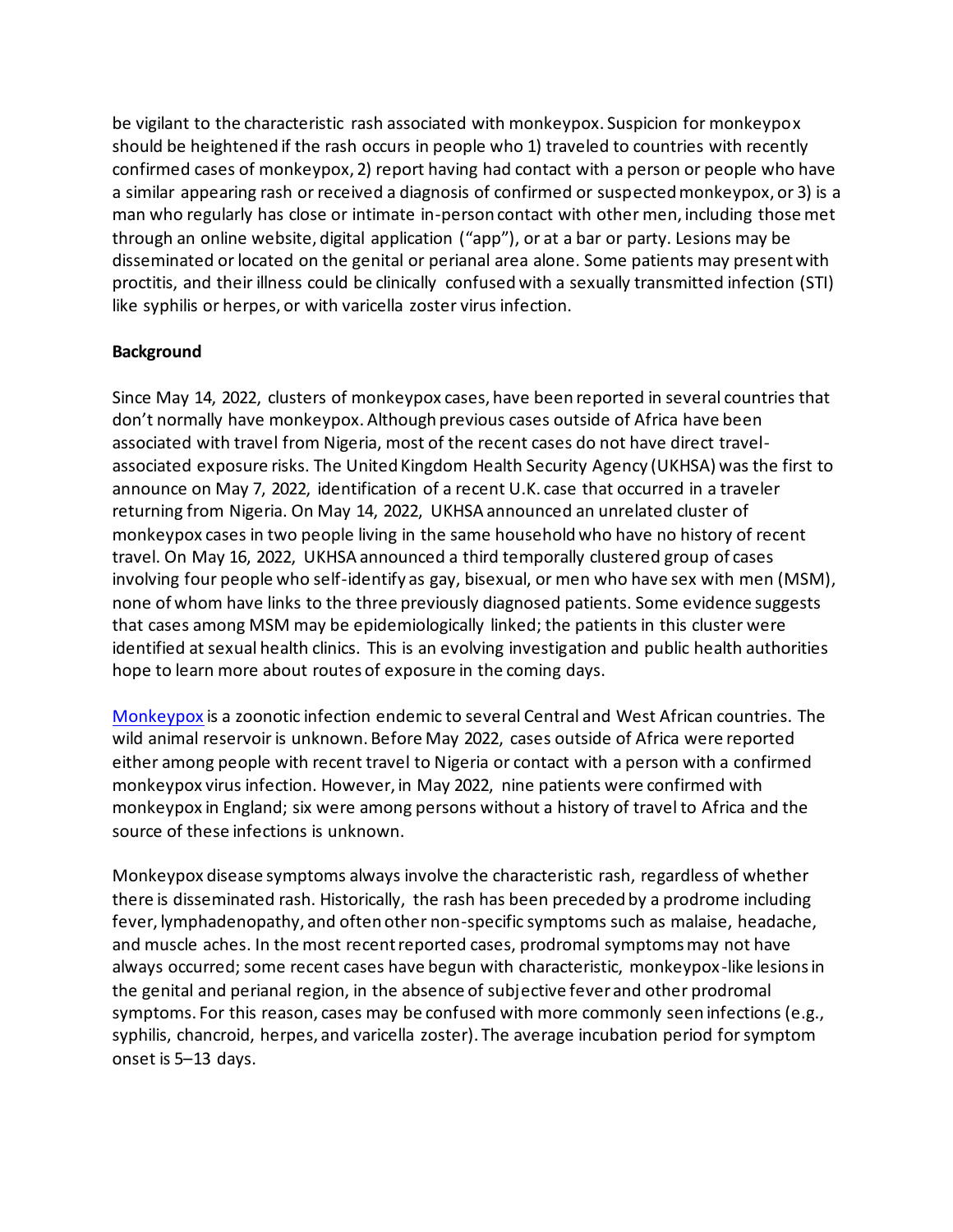The typical monkeypox lesions involve the following: deep-seated and well-circumscribed lesions, often with central umbilication; and lesion progression through specific sequential stages—macules, papules, vesicles, pustules, and scabs. Synchronized progression occurs on specific anatomic sites with lesions in each stage of development for at least 1–2 days. The scabs eventually fall off<sup>1</sup>. Lesions can occur on the palms and soles, and when generalized, the rash is very similar to that of smallpox including a centrifugal distribution. Monkeypox can occur concurrently with other rash illnesses, including varicella-zoster virus and herpes simplex virus infections. Case fatality for monkeypox is reported to range between 1 and 11%. Confirmatory laboratory diagnostic testing for monkeypox is performed using real-time polymerase chain reaction assay on lesion-derived specimens.

A person is considered infectious from the onset of symptoms and is presumed to remain infectious until lesions have crusted, those crusts have separated, and a fresh layer of healthy skin has formed underneath. Human-to-human transmission occurs through large respiratory droplets and by direct contact with body fluids or lesion material. Respiratory droplets generally cannot travel more than a few feet, so prolonged face-to-face contact is required. Indirect contact with lesion material through fomites has also been documented. Animal-to-human transmission may occur through a bite or scratch, preparation of wild game, and direct or indirect contact with body fluids or lesion material.

There is no specific treatment for monkeypox virus infection, although antivirals developed for use in patients with smallpox may prove beneficial<sup>2</sup>. Persons with direct contact (e.g., exposure to the skin, crusts, bodily fluids, or other materials) or indirect contact (e.g., presence within a six-foot radius in the absence of an N95 or filtering respirator for ≥3 hours) with a patient with monkeypox should be monitored by health departments; depending on their level of risk, some persons may be candidates for post-exposure prophylaxis with smallpox vaccine under an Investigational New Drug protocol after consultation with public health authorities.

## **Recommendations for Clinicians**

• If clinicians identify patients with a rash that could be consistent with monkeypox, especially those with a recent travel history to a country where monkeypox has been reported, monkeypox should be considered as a possible diagnosis. The rash associated with monkeypox involves vesicles or pustules that are deep-seated, firm or hard, and well-circumscribed; the lesions may umbilicate or become confluent and progress over time to scabs. Presenting symptoms typically include fever, chills, the distinctive rash, or new lymphadenopathy; however, onset of perianal or genital lesions in the absence of subjective fever has been reported. The rash associated with monkeypox can be confused with other diseases that are more commonly encountered in clinical practice (e.g., secondary syphilis, herpes, chancroid, and varicella zoster). However, a high index of suspicion for monkeypox is warranted when evaluating people with the characteristic rash, particularly for the following groups: men who report sexual contact with other men and who present with lesions in the genital/perianal area, people reporting a significant travel history in the month before illness onset or people reporting contact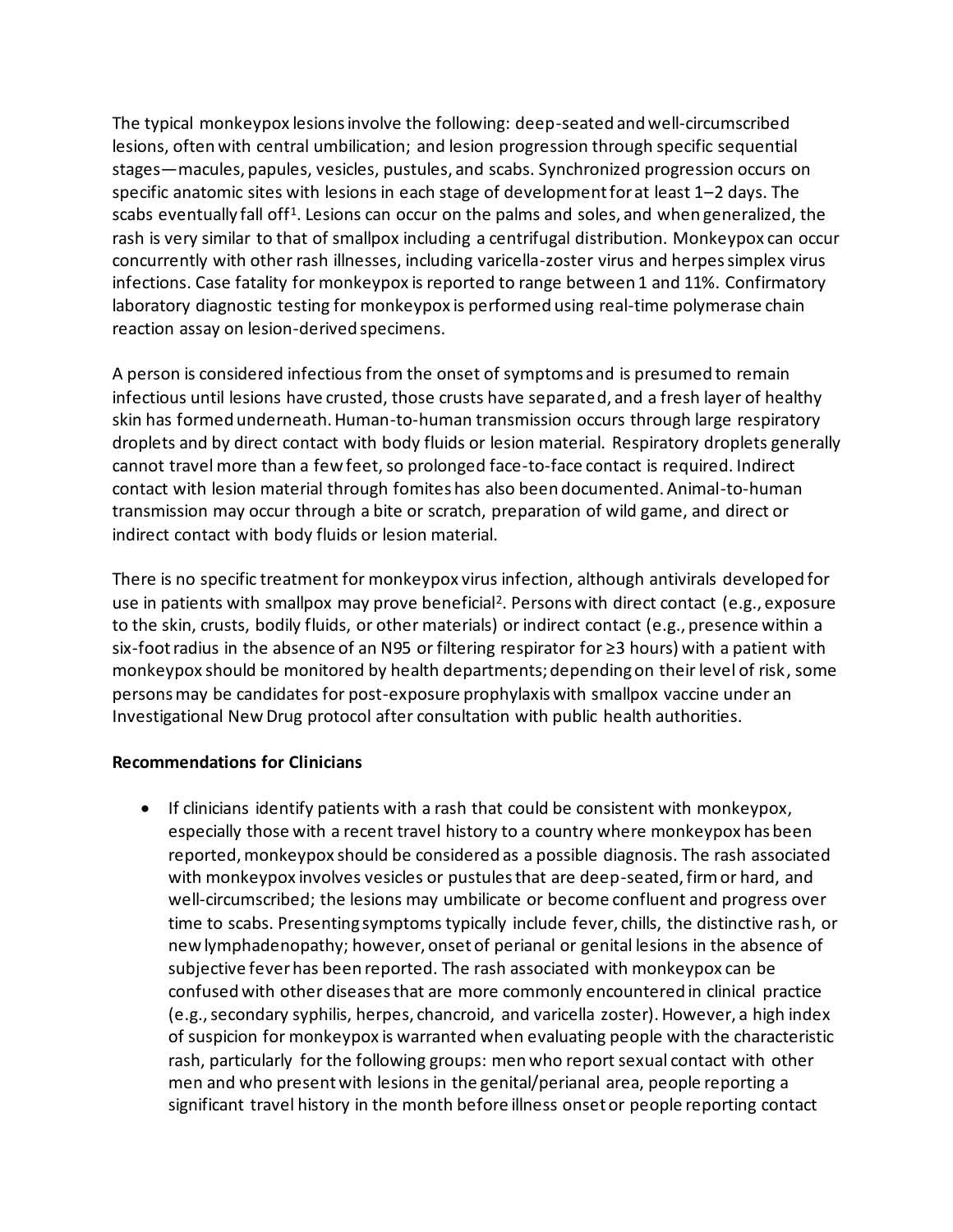with people who have a similar rash or have received a diagnosis of suspected or confirmed monkeypox.

- Information on infection prevention and control in healthcare settings is provided on the CDC website[: Infection Control: Hospital | Monkeypox | Poxvirus | CDC.](https://gcc02.safelinks.protection.outlook.com/?url=https%3A%2F%2Fwww.cdc.gov%2Fpoxvirus%2Fmonkeypox%2Fclinicians%2Finfection-control-hospital.html&data=05%7C01%7Celizabeth.manning%40alaska.gov%7Ccdd0b649cbb04db21e2408da3a824f64%7C20030bf67ad942f7927359ea83fcfa38%7C0%7C0%7C637886628592192311%7CUnknown%7CTWFpbGZsb3d8eyJWIjoiMC4wLjAwMDAiLCJQIjoiV2luMzIiLCJBTiI6Ik1haWwiLCJXVCI6Mn0%3D%7C3000%7C%7C%7C&sdata=dsokRv04IV7SE9J%2F6uurGoXpCDR3wxkUAnkDSTf2KrM%3D&reserved=0) CDC is currently reviewing this information to consider the need for updates.
- Clinicians should consult their state health department [\(State Contacts\)](https://gcc02.safelinks.protection.outlook.com/?url=https%3A%2F%2Fresources.cste.org%2Fepiafterhours&data=05%7C01%7Celizabeth.manning%40alaska.gov%7Ccdd0b649cbb04db21e2408da3a824f64%7C20030bf67ad942f7927359ea83fcfa38%7C0%7C0%7C637886628592192311%7CUnknown%7CTWFpbGZsb3d8eyJWIjoiMC4wLjAwMDAiLCJQIjoiV2luMzIiLCJBTiI6Ik1haWwiLCJXVCI6Mn0%3D%7C3000%7C%7C%7C&sdata=pU28J3H5%2BlaFa488uRP8WcgGSInY%2B6Zptaw4YzvWstw%3D&reserved=0) if they suspect monkeypox; if the health department cannot be reached, CDC can be contacted through the CDC Emergency Operations Center (770-488-7100) as soon as monkeypox is suspected.
	- $\circ$  All specimens should be sent through the state and territorial public health department, unless authorized to send them directly to CDC.

## **Recommendations for Health Departments**

- If monkeypox is suspected, CDC should be consulted through the CDC Emergency Operations Center (770-488-7100).
	- o Appropriately collected samples can be sent to CDC or an appropriate Laboratory [Response Network](https://gcc02.safelinks.protection.outlook.com/?url=https%3A%2F%2Femergency.cdc.gov%2Flrn%2Findex.asp&data=05%7C01%7Celizabeth.manning%40alaska.gov%7Ccdd0b649cbb04db21e2408da3a824f64%7C20030bf67ad942f7927359ea83fcfa38%7C0%7C0%7C637886628592660962%7CUnknown%7CTWFpbGZsb3d8eyJWIjoiMC4wLjAwMDAiLCJQIjoiV2luMzIiLCJBTiI6Ik1haWwiLCJXVCI6Mn0%3D%7C3000%7C%7C%7C&sdata=GQHPs9utGP4rIC%2BlwlPYjm1Q7U%2BVXVebf8jR%2F8KJBGo%3D&reserved=0) laboratory for testing by PCR.
- Laboratory Response Network laboratories can provide orthopoxvirus testing on lesion specimens that clinicians obtain from suspected patients; confirmatory monkeypox virus-specific testing at CDC requires a dry lesion swab specimen[. Collect](https://gcc02.safelinks.protection.outlook.com/?url=https%3A%2F%2Fwww.cdc.gov%2Fpoxvirus%2Fmonkeypox%2Fclinicians%2Fprep-collection-specimens.html&data=05%7C01%7Celizabeth.manning%40alaska.gov%7Ccdd0b649cbb04db21e2408da3a824f64%7C20030bf67ad942f7927359ea83fcfa38%7C0%7C0%7C637886628592660962%7CUnknown%7CTWFpbGZsb3d8eyJWIjoiMC4wLjAwMDAiLCJQIjoiV2luMzIiLCJBTiI6Ik1haWwiLCJXVCI6Mn0%3D%7C3000%7C%7C%7C&sdata=cMiF4wTDgsF8Ll9iFHWdCkC2ZLMPFAg26IoZCgKpM%2BY%3D&reserved=0) multiple specimens for preliminary and confirmatory testing as follows: 1) Vigorously swab or brush lesion with two separate sterile dry polyester or Dacron swabs; 2) Break off end of applicator of each swab into a 1.5- or 2-mL screw-capped tube with O-ring or place each entire swab in a separate sterile container. Do not add or store in viral or universal transport media.
- After diagnosis of monkeypox, begin contact tracing of individuals who may have been exposed to the patient while the patient was symptomatic. Contacts should be monitored for 21 days after their last date of contact with the patient.
- Share this HAN Health Advisory with relevant healthcare provider networks, including STI clinics that may not always receive CDC HAN messages.

## **Recommendations for the Public**

• Based on limited information available at this time, risk to the public appears low. Some people who may have symptoms of monkeypox, such as characteristic rashes or lesions, should contact their healthcare provider for a risk assessment. This includes anyone who 1) traveled to countries where monkeypox cases have been reported2) reports contact with a person who has a similar rash or received a diagnosis of confirmed or suspected monkeypox, or 3) is a man who has had close or intimate in-person contact with other men in the past month, including through an online website, digital application ("app"), or at a bar or party.